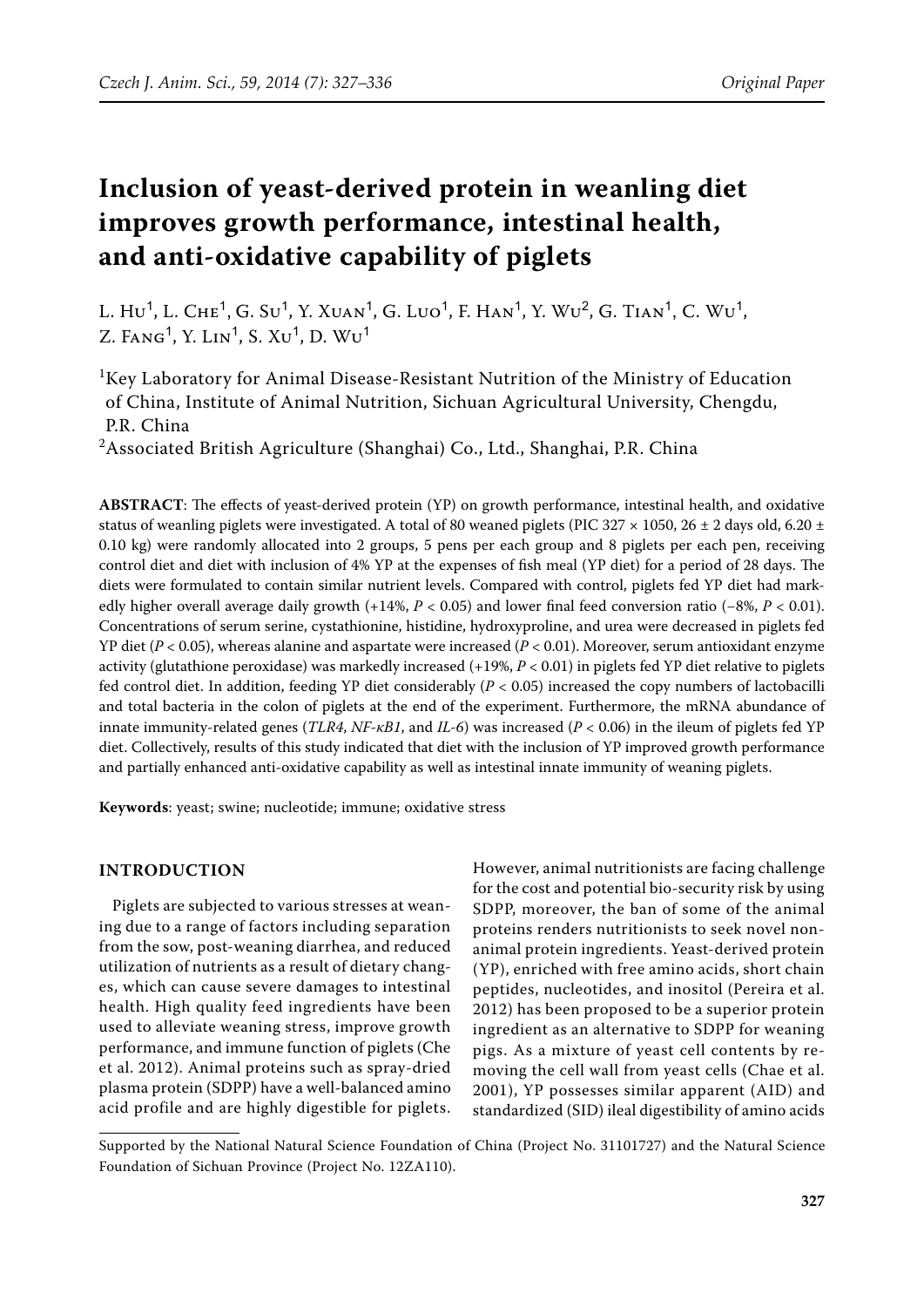with SDPP for weanling piglets (Mateo and Stein 2007; Moehn et al. 2010). In addition, the bioactive components of YP (nucleotides, etc.) may be beneficial for animal growth and intestinal health by enhancing gut integrity and body immunity (Owens and McCracken 2007). For instance, dietary nucleotide supplementation has been shown to improve growth performance, immune response, and anti-oxidative capability of piglets (Salobir et al. 2005; Superchi et al. 2012; Sauer et al. 2012b).

Although YP has been demonstrated to improve growth performance, the explanation of the underlying mechanism is still lacking. This study, therefore, was conducted to determine the effects of YP on growth performance, oxidative status, and intestinal health in weanling piglets.

# **MATERIAL AND METHODS**

The experiment followed the actual law of animal protection and was approved by the Animal Care and Use Committee of the Sichuan Agricultural University, and was performed in accordance with the National Research Council's Guideline for the Care and Use of Laboratory Animals.

*Animals and diets.* The pig experiment was conducted at the Giastar Pig Experimental base, Hongqi, Sichuan Province, P.R. China. A total of 80 weaned piglets (PIC 327 × 1050, 26 ± 2 days) with initial live weight of  $6.20 \pm 0.10$  kg were used in the experiment. The piglets were assigned to one of the two dietary treatments for a period of 28 days. The dietary treatments consisted of basal diet (control diet,  $n = 40$ ) and basal diet with inclusion of 4% YP at the expense of fish meal (YP diet, *n* = 40). Each treatment included 5 pens and 8 piglets per each pen. Piglets were housed in fully slatted pens (2.65  $\times$  2.05 m). The YP (AB Yestex<sup>TM</sup>; Associated British Agriculture (Shanghai) Co., Ltd., Shanghai, China) was derived from baker's yeast, containing hydrolyzed proteins, nucleic acid, and nucleotides. The nutrients composition of YP is presented in Table 1. Room temperature was maintained at 30°C in the first week after weaning and then reduced by 2°C per week. The piglets were fed *ad libitum* from a four-space feeder  $(1.25 \times 0.25 \times 0.10 \text{ m})$  with trays placed underneath the feeders in order to avoid wastage of feed. Water was available *ad libitum* from nipple drinkers. Diets were formulated to meet nutrient requirements of piglets proposed by the National Research Council (1998). The nutritive values of

Table 1. Measured composition of yeast-derived protein  $(YP)^1$ 

| Ingredients              | Concentration |
|--------------------------|---------------|
| Dry matter (%)           | 93.15         |
| Crude protein (%)        | 41.30         |
| Amino acids $(\%)$       |               |
| Glutamic acid            | 4.16          |
| Aspartic acid            | 3.45          |
| Leucine                  | 2.66          |
| Alanine                  | 2.07          |
| Lysine                   | 2.71          |
| Valine                   | 2.04          |
| Arginine                 | 1.63          |
| Proline                  | 1.66          |
| Serine                   | 1.73          |
| Phenylalanine            | 1.69          |
| Isoleucine               | 1.87          |
| Threonine                | 1.96          |
| Glycine                  | 1.50          |
| Tyrosine                 | 1.16          |
| Histidine                | 0.80          |
| Methionine               | 0.57          |
| Tryptophan               | 0.58          |
| Cystine                  | 0.26          |
| Nucleic acid (%)         | 12.20         |
| Nucleotides $(mg/100 g)$ |               |
| <b>GMP</b>               | 113.80        |
| AMP                      | 7.60          |

GMP = guanosine monophosphate, AMP = adenosine monophosphate

1 amino acids of YP, and contents of GMP and AMP were analyzed (PONY Testing International Group, Reports ID No. E10254004301D-4 and No. E10254004301D-1, respectively)

individual ingredients used for dietary formation were taken from tabulated values (Feed Database in China 2013), while crude protein (CP) and amino acids of YP were analyzed, digestible energy was calculated from digestible nutrient contents (Spiehs et al. 2002). The ingredient composition and nutrient levels of the dietary treatments are presented in Table 2.

*Sample collecting***.** Throughout the study, feed intake per pen was recorded daily and piglets were weighed weekly for calculating average daily feed intake (ADFI), average daily growth (ADG), and feed conversion ratio (FCR). At day 28 blood samples were collected from the cervical vein into vacuum tubes (Shandong Chengwu Medical Products Factory, Shandong, China) from one piglet per each pen. Blood samples were stored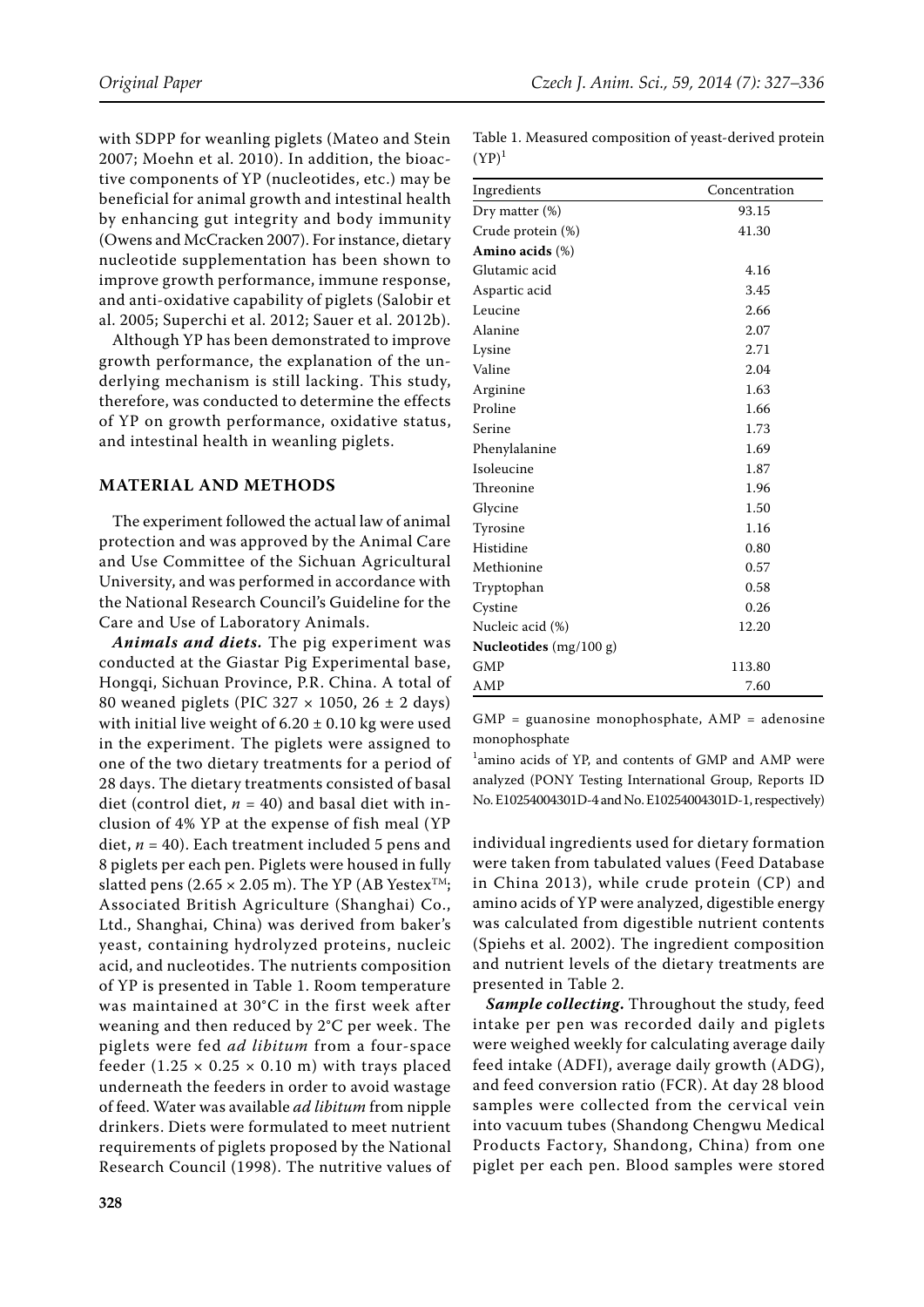| Item                                     | Control diet | YP diet |
|------------------------------------------|--------------|---------|
| Ingredients (%)                          |              |         |
| Maize                                    | 40.70        | 37.90   |
| Puffing corn                             | 20.00        | 20.00   |
| Soybean meal (46% CP)                    | 10.00        | 10.00   |
| Fermented soybean meal                   | 5.00         | 6.00    |
| Soy protein concentrate (65% CP)         | 8.00         | 8.00    |
| Whey powder (3% CP)                      | 6.00         | 6.00    |
| Fish meal (65% CP)                       | 5.00         | 2.00    |
| Soybean oil                              | 2.00         | 2.30    |
| YP                                       |              | 4.00    |
| Limestone                                | 1.00         | 1.10    |
| Calcium dihydrogen phosphate             | 0.40         | 0.80    |
| Zinc oxide                               | 0.30         | 0.30    |
| Choline chloride (50%)                   | 0.10         | 0.12    |
| NaCl                                     | 0.10         | 0.17    |
| Lysine (98.5%)                           | 0.20         | 0.22    |
| Methionine (84%)                         | 0.05         | 0.10    |
| Threonine (98.5%)                        | 0.05         | 0.04    |
| Tryptophan (10%)                         | 0.10         |         |
| Compound premix <sup>1</sup>             | 1.00         | 1.00    |
| <b>Nutrient levels</b>                   |              |         |
| Digestible energy <sup>2</sup> (Mcal/kg) | 14.13        | 14.13   |
| Crude protein (%)                        | 20.60        | 20.60   |
| Calcium (%)                              | 0.80         | 0.80    |
| Total phosphorus (%)                     | 0.60         | 0.60    |
| Available phosphorus (%)                 | 0.40         | 0.40    |
| Salt (%)                                 | 0.40         | 0.40    |
| Crude fat (%)                            | 4.90         | 4.80    |
| Choline (mg/kg)                          | 1500         | 1500    |
| Lysine (%)                               | 1.40         | 1.40    |
| Methionine and cysteine (%)              | 0.76         | 0.78    |
| Threonine (%)                            | 0.87         | 0.86    |
| Tryptophan (%)                           | 0.24         | 0.24    |

Table 2. Composition and nutrient contents of the experimental diets

 $YP$  = yeast-derived protein,  $CP$  = crude protein

1 contents per kg of diet: Fe 150 mg, Cu 195 mg, Zn 150 mg, Mn 30 mg, I 0.3 mg, Se 0.3 mg, vitamin A 12 000 I.U., vitamin  $D_3$  3200 I.U., vitamin E 80 I.U., vitamin K 32.50 mg, vitamin B<sub>1</sub> 2.50 mg, vitamin B<sub>2</sub> 6.50 mg, vitamin B<sub>6</sub> 5 mg, vitamin  $B_{12}$  50 mg, nicotinic acid 45 mg, pantothenic acid 20 mg, folic acid 1.50 mg, biotin 0.15 mg, enzyme preparation and preservatives

 $2$ calculated according to digestible nutrient contents

at room temperature for 40 min before centrifuging (3000 *g*, 15 min, 4°C) for serum collection (Centrifuge 5810R; Eppendorf AG, Hamburg, Germany). Serum samples were stored at −80°C for biochemical assays. After serum collection, the same piglet/each pen/each treatment was slaughtered by severing the carotid arteries under deep barbiturate anesthesia with intravenous injection of sodium pentobarbital (30 mg/kg body weight). The liver, spleen, and kidney of each piglet were removed and weighed immediately. The length and weight of small intestine were measured after the removal of luminal contents. Duodenum, jejunum, and ileum tissue samples were rinsed by saline water (0.9% NaCl), pieces of liver and intestinal (duodenum, jejunum, and ileium) tissues were immediately frozen in liquid nitrogen, and then stored at −80°C for gene expressions. Another portion of intestinal tissues in duodenum, jejunum, and ileum (approximately 2 cm long, respectively) was preserved in 4% methanol solution for histological analyses. In addition, the chyme of the ileum and colon were removed immediately and stored at −80°C for microbial analyses.

*Small-intestinal morphology measurement***.**  The duodenal, jejunal, and ileal samples were embedded in paraffin. As in our previous study (Che et al. 2012), each sample was used to prepare 5 slides and each slide had 3 sections (5  $\mu$ m thick), which were stained with eosin and hematoxylin for intestinal morphology measurement by 20 welloriented villus-crypt units per each section (Scion Image software, Version 4.02, 2004) and villus height to crypt depth ratio (VCR) was calculated.

*Serum amino acid analyses.* Serum samples stored at –80°C were defrosted. Serum (50 μl) was dispensed into a vial and supplemented with 50 μl of 3% sulfosalicylic acid and preserved at 4°C for 1 h. Protein was removed immediately by centrifuging at 3000 *g* at 4°C for 20 min (Thermo Scientific Sorvall Legend Micro 17R; Thermo Fisher Scientific, Waltham, USA). The supernatant was transferred to sample vials, and amino acid concentrations were analyzed with an automatic amino acid analyzer (L-8800 Amino Acid Analyzer; Hitachi, Tokyo, Japan) using the ninhydrin colourimetry method with a multi-segment tandem column in High Performance Liquid Chromatography. All chromatographic procedures were performed at room temperature, and the samples and standards were evaluated in duplicate.

*Antioxidant parameters determination***.** Serum antioxidant parameters were analyzed by assay kits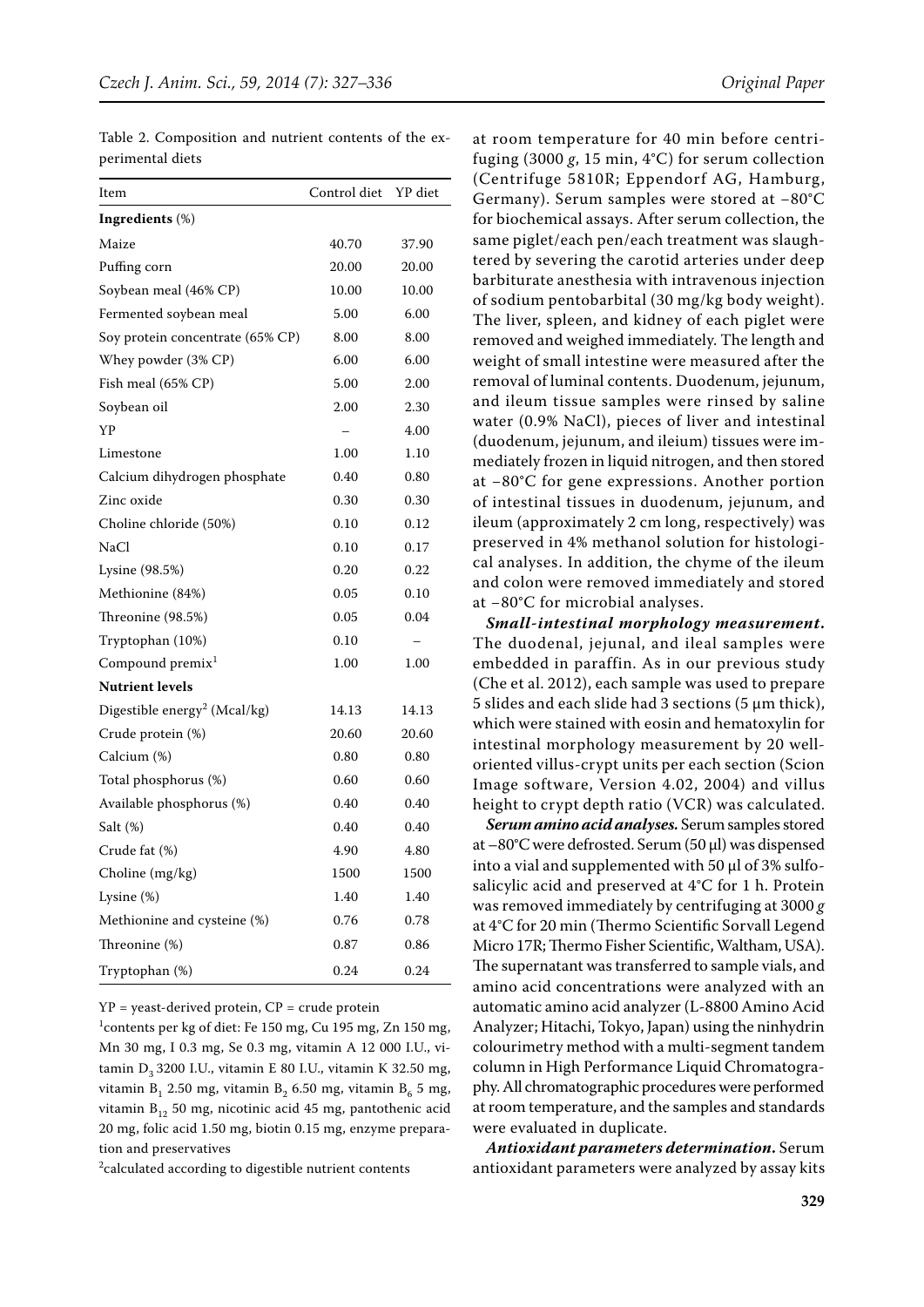from Nanjing Jiancheng Institute of Bioengineering (Nanjing, Jiangsu, China), the assay was conducted following the instructions of the kits producers. All samples were measured in triplicate. After thawing serum samples in ice-cold buffers, the activities of superoxide dismutase (SOD), catalase (CAT), nitric oxide synthase (NOS), glutathione peroxidase (GP<sub>x</sub>), total antioxidative capability (T-AOC), and malondialdehyde (MDA) level were determined using colourimetric methods with Beckman DU-800 UV-visible spectrophotometer (Beckman Coulter Inc., Fullerton, USA).

*Microbial analyses***.** According to previously established methods (Han et al. 2012), bacterial DNA was isolated from the chyme samples in ileum and colon by stool DNA Kit (Omega Bio-Tek, Doraville, USA) according to the manufacturer's instruction. Quantitative RT-PCR of total bacteria was performed with SYBR® Green PCR reagents (TaKaRa, Kyoto, Japan), whereas quantitative RT-PCR for bifidobacterium, lactobacillus, and *Escherichia coli* were performed with Taq Primers and fluorescent oligonucleotide probes were commercially synthesized (Life Technologies Ltd., Beijing, China). The RT-PCR primers and probes combination used for total bacteria, bifidobacterium, lactobacillus, and *E. coli* were presented in Supplementary **[Table S1](http://www.agriculturejournals.cz/publicFiles/127203.pdf)**. A 10-fold serial dilution series of the copies, ranging from  $1 \times 10^{1}$  to  $1 \times$  $10^{12}$  copies/ $\mu$ l, was used to construct the standard curves for total bacteria, bifidobacterium, lactobacillus, and *E. coli*. The copy numbers (copies/μl) were calculated via measuring the concentration of the plasmid using the spectrophotometer DU-800 (Beckman Coulter Inc.) according to the equation:

DNA copy numbers = (DNA concentration  $(\mu g/\mu) \times$  $6.0233 \times 10^{23}$  copies/mol)/(DNA size (bp)  $\times 660 \times 10^{6}$ ).

The standard curves of bacteria were generated by the cycle threshold (Ct) values in each dilution that was measured in duplicate using a quantitative RT-PCR. Each standard curve was constructed by a linear regression of the plotted points, and the Ct values were plotted against the logarithm of the template copy numbers. From the slope of each standard curve, PCR amplification efficiency (E) was calculated following the equation  $E = 10^{(-1/slope - 1)}$ .

*Total RNA extraction and real-time RT-PCR***.**  Total RNA was extracted from frozen distal intestinal tissues and liver using Trizol Reagent (Invitrogen, Carlsbad, USA) according to the manufacturer's instructions, the quality and purity of

RNA samples were assessed by electrophoresis on 1.0% agarose gel and nucleic acid analyzer DU-800 (Beckman Coulter Inc.). Reverse transcription-polymerase chain reaction was performed in triplicate to amplify the target gene and the reference gene (*β-actin* and *GAPDH*) using One Step SYBR® Prime Script<sup>TM</sup> RT-PCR Kit II (Catalog No. DRR086A; TaKaRa, Kyoto, Japan) using reverse transcriptionpolymerase chain reaction (ABI Prism® 7900HT Sequence Detection System; Applied Biosystems, Carlsbad, USA). The sequences of primers and length of the products are given in Supplementary **[Table S2](http://www.agriculturejournals.cz/publicFiles/127204.pdf)**. The reaction mixture (10.0 μl) contained 5.6 μl of freshly premixed one step SYBR® Green RT-PCR Master Mix and PrimeScript™ Enzyme Mix, 0.8 μl of the primers, and 150 ng of RNA template. The RT-PCR program was designed with 1 cycle of 42°C for 5 min, 1 cycle of 95°C for 10 s, 40 cycles of 95°C for 5 s, and 60°C for 34 s, followed by the dissociation step at 95°C for 15 s, 60°C for 60 s, and 95°C for 15 s. At the end of amplification, melting curve analysis was performed to identify amplification specificity. For each of the target genes, the Ct values of all the samples were then calculated by subtracting the average Ct of the corresponding normal body weight group or normal body weight group with formula feed. The Ct values were converted to fold differences by raising 2 to the power  $-Ct$  (2<sup>-Ct</sup>) according to Livak and Schmittgen (2001).

*Statistical analyses***.** Values are given as means ± SEM. All data were subjected to One-Way Analysis of Variance (ANOVA) by using SPSS software (Version 20, 2011). The data analyzed included ADG, ADFI, and FCR with each pen as statistic unit, while organ indices, serum amino acids, serum antioxidant enzyme activities, intestinal [bacteria](app:ds:bacteria), gene expressions, and morphology variables (villus height, crypt depth, and VCR) with one piglet per each pen as statistic unit and 5 piglets per each treatment group. A probability level of  $P < 0.05$ was considered significant, whereas 0.05 < *P* < 0.10 was considered a tendency.

### **RESULTS**

*Growth performance and organ indices***.** During weeks 1 and 3, ADG tended to be greater (+14~17%, *P* < 0.09) in piglets fed YP diet than in piglets fed control diet, but the overall ADG was markedly higher in piglets fed YP diet (*P* < 0.05) (Table 3). Consequently, piglets fed YP diet had greater final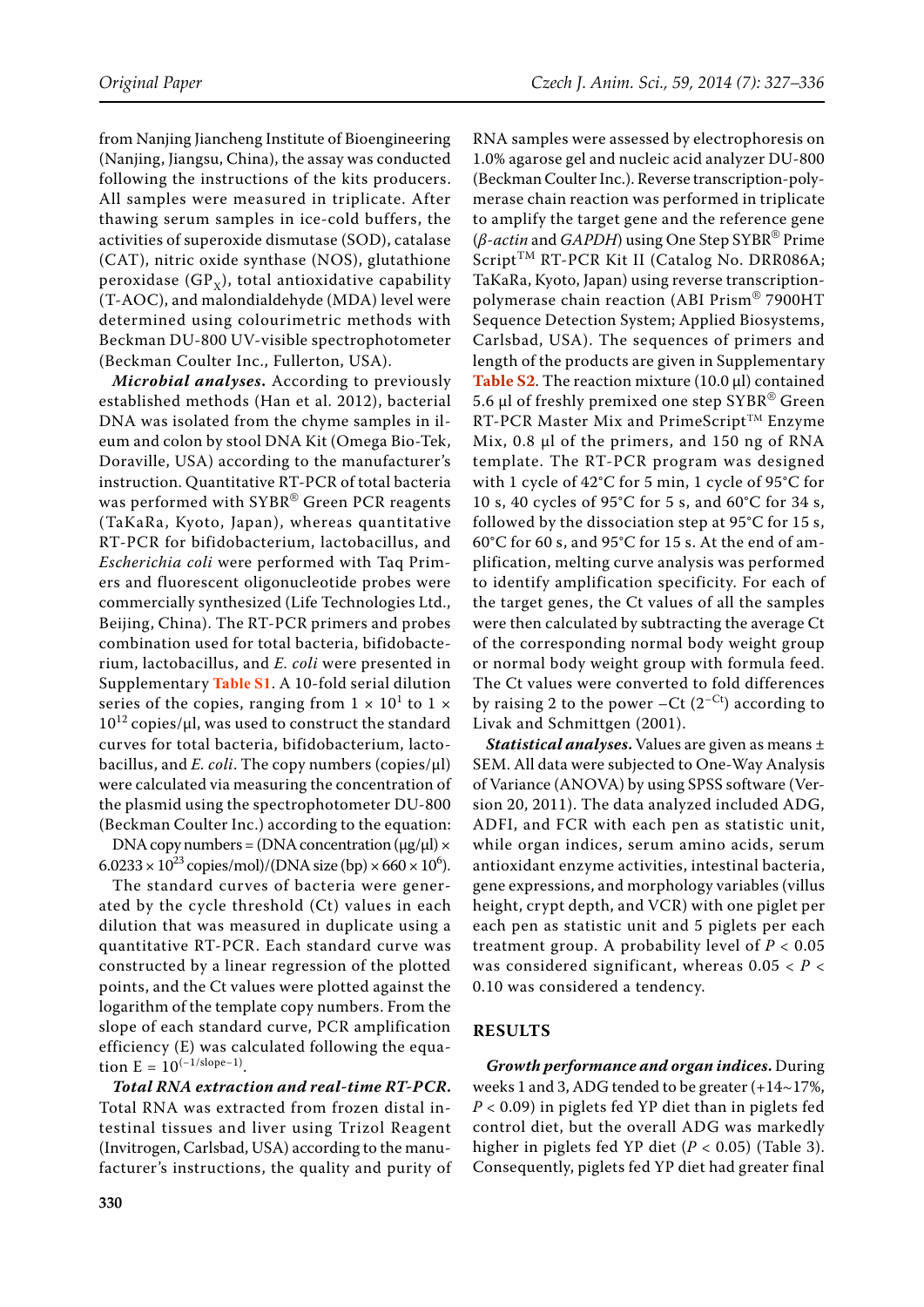| Production<br>variables | Control diet     | YP diet          | $P$ -value |
|-------------------------|------------------|------------------|------------|
| BW (kg)                 |                  |                  |            |
| Initial                 | $6.18 \pm 0.04$  | $6.21 \pm 0.06$  | 0.707      |
| Day 7                   | $7.53 \pm 0.08$  | $7.99 \pm 0.24$  | 0.105      |
| Day 14                  | $9.80 \pm 0.30$  | $10.67 \pm 0.41$ | 0.126      |
| Day 21                  | $13.58 \pm 0.33$ | $14.70 \pm 0.51$ | 0.102      |
| Day 28                  | $17.72 \pm 0.36$ | $19.38 \pm 0.52$ | 0.032      |
| $\bf{ADG}$ (g/day)      |                  |                  |            |
| Day $1-7$               | $193 \pm 9$      | $255 \pm 28$     | 0.068      |
| Day $1-14$              | $259 \pm 20$     | $319 \pm 26$     | 0.108      |
| Day $1-21$              | $353 \pm 15$     | $405 \pm 23$     | 0.087      |
| Day $1-28$              | $412 \pm 12$     | $470 \pm 18$     | 0.027      |
| $ADFI$ (g/day)          |                  |                  |            |
| Day $1-7$               | $309 \pm 10$     | $327 \pm 28$     | 0.569      |
| Day $1-14$              | $397 \pm 27$     | $426 \pm 30$     | 0.490      |
| Day 1-21                | $522 \pm 23$     | $548 \pm 30$     | 0.520      |
| Day 1-28                | $617 \pm 21$     | $651 \pm 27$     | 0.345      |
| <b>FCR</b>              |                  |                  |            |
| Day $1-7$               | $1.62 \pm 0.08$  | $1.31 \pm 0.09$  | 0.034      |
| Day $1-14$              | $1.54 \pm 0.02$  | $1.34 \pm 0.03$  | 0.001      |
| Day $1-21$              | $1.48 \pm 0.01$  | $1.35 \pm 0.02$  | 0.001      |
| Day 1-28                | $1.50 \pm 0.01$  | $1.38 \pm 0.02$  | 0.001      |

Table 3. Effect of diet containing yeast-derived protein (YP) on growth performance of weaning piglets

 $BW = body weight, ADG = average daily growth, ADFI =$ average daily feed intake, FCR = feed conversion ratio values are means  $\pm$  SEM ( $n = 5$ )

body weight  $(P < 0.05)$  than piglets fed control diet. Accordingly, due to the similar ADFI, piglets fed YP diet had significantly lower final FCR (*P* < 0.01) than piglets fed control diet. Furthermore, the relative weight of the kidney of piglets fed YP diet was significantly lower than that of piglets fed control diet (*P* < 0.01). The relative intestinal weight, intestinal length, liver and spleen weight were not significantly different between two groups (Table 4).

*Amino acids concentrations***.** Serum concentrations of cystathionine, serine, histidine, and hydroxyproline were markedly decreased (−16~44%, *P* < 0.05), while those of alanine and aspartate were markedly increased (+16 and 21%, respectively,  $P < 0.05$ ) in piglets fed YP diet compared with piglets fed control diet (Table 5). In addition, serum concentration of urea was significantly decreased (−46%, *P* < 0.01) in piglets fed YP diet relative to control diet.

*Activities and gene expression of antioxidant enzymes*. Serum  $GP_x$  activity was significantly Table 4. Effect of diet containing yeast-derived protein (YP) on organ indices of weaning piglets

| Item                                    | Control diet                      | YP diet         | P-value |
|-----------------------------------------|-----------------------------------|-----------------|---------|
| Small intestine weight<br>(g)           | $942 \pm 33$                      | $1070 \pm 68$   | 0.169   |
| Small intestine length<br>(cm)          | $1199 \pm 56$                     | $1345 \pm 57$   | 0.105   |
| Liver weight $(g)$                      | $486 \pm 8$                       | $532 \pm 20$    | 0.069   |
| Spleen weight (g)                       | $36 \pm 4$                        | $46 + 4$        | 0.115   |
| Kidney weight (g)                       | $106 \pm 4$                       | $102 \pm 5$     | 0.545   |
| Small intestine weight:<br>BW(%)        | $5.38 \pm 0.43$                   | $5.43 \pm 0.55$ | 0.897   |
| Small intestine length:<br>$BW$ (cm/kg) | $69.18 \pm 9.41$ $68.43 \pm 4.83$ |                 | 0.878   |
| Liver weight : BW (%)                   | $2.80 \pm 0.15$                   | $2.71 \pm 0.16$ | 0.385   |
| Spleen weight: BW (%)                   | $0.21 \pm 0.04$                   | $0.26 \pm 0.02$ | 0.077   |
| Kidney weight: BW (%)                   | $0.61 \pm 0.03$                   | $0.52 \pm 0.05$ | 0.008   |

BW = body weight

values are means  $\pm$  SEM ( $n = 5$ )

higher (+19%, *P* < 0.01) in piglets fed YP diet relative to piglets fed control diet, but the serum activities of SOD, CAT, NOS, T-AOC, and MDA did not markedly differ between the two groups (Table 6). Likewise, liver and jejunum gene expressions of  $GP<sub>x</sub>$ , SOD, CAT, and NOS were not significantly different between the two groups (data not shown).

*Intestinal morphology and microbial analyses***.**  There were no significant effects on villus heights, crypt depths, and VCR by feeding YP diet (data not shown). The copy numbers of lactobacilli and total bacteria in the colon were increased (*P* < 0.05) by feeding YP diet (Table 7).

*The mRNA expression of innate immunityrelated genes***.** Expression levels of genes encoding for *NF-κB1* and *IL-6* were markedly increased (*P* < 0.05) in the ileum of piglets fed YP diet compared with piglets fed control diet. In addition, feeding YP diet tended to increase (*P* = 0.057) mRNA abundance of toll-like receptor 4 (*TLR4*). However, no significant difference was observed for ileum gene expression of *IL-1*, *NF-κB2*, *TLR9*, and *TLR2* between the two groups (Table 8).

#### **DISCUSSION**

*Performance.* In the present study, piglets fed YP diet grew faster than piglets fed the control diet, accordingly the overall FCR was improved though there was no significant difference for ADFI among piglets. Consistently, Carlson et al. (2005)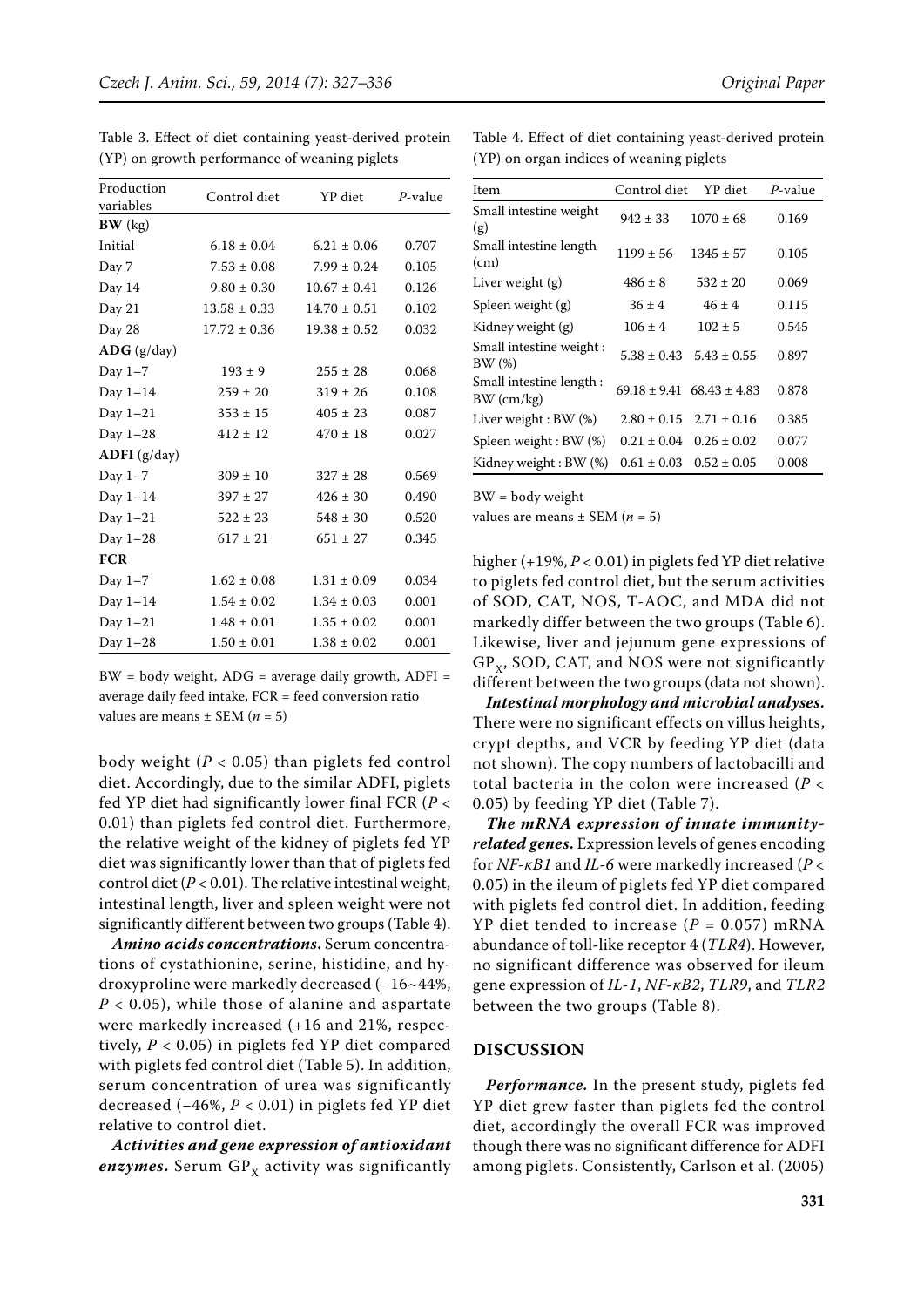| Item                                    | Control diet       | YP diet            | $P$ -value |
|-----------------------------------------|--------------------|--------------------|------------|
| Sulfur metabolism amino acids $(\mu M)$ |                    |                    |            |
| Methionine                              | $5.95 \pm 0.45$    | $6.84 \pm 1.00$    | 0.517      |
| Taurine                                 | $11.94 \pm 1.16$   | $10.38 \pm 1.73$   | 0.481      |
| Serine                                  | $18.15 \pm 0.65$   | $15.15 \pm 0.89$   | 0.044      |
| Glycine                                 | $75.98 \pm 7.47$   | $81.92 \pm 6.86$   | 0.572      |
| Cystathionine                           | $2.25 \pm 0.29$    | $1.28 \pm 0.16$    | 0.031      |
| Cystine                                 | $2.58\pm0.30$      | $2.94 \pm 0.49$    | 0.663      |
| P-Serine                                | $2.43 \pm 0.03$    | $2.24 \pm 0.19$    | 0.090      |
| Indispensable amino acids $(\mu M)$     |                    |                    |            |
| Arginine                                | $20.57 \pm 2.27$   | $17.45 \pm 1.33$   | 0.267      |
| Histidine                               | $8.55\pm0.57$      | $6.71 \pm 0.25$    | 0.029      |
| Isoleucine                              | $21.29 \pm 1.24$   | $18.61 \pm 2.31$   | 0.345      |
| Leucine                                 | $31.44 \pm 1.98$   | $26.47 \pm 3.35$   | 0.237      |
| Lysine                                  | $23.65 \pm 2.24$   | $23.40 \pm 3.15$   | 0.952      |
| Phenylalanine                           | $18.47 \pm 0.98$   | $16.87 \pm 0.40$   | 0.171      |
| Threonine                               | $23.31 \pm 2.67$   | $21.70 \pm 1.03$   | 0.544      |
| 3-Methylhistidine                       | $1.45 \pm 0.12$    | $1.19 \pm 0.07$    | 0.210      |
| 1-Methylhistidine                       | $8.01 \pm 1.70$    | $6.37 \pm 1.28$    | 0.461      |
| Valine                                  | $36.24 \pm 1.76$   | $32.07 \pm 3.43$   | 0.311      |
| Dispensable amino acids $(\mu M)$       |                    |                    |            |
| Alanine                                 | $38.82 \pm 2.96$   | $47.07 \pm 1.63$   | 0.040      |
| Aspartate                               | $2.87 \pm 0.09$    | $3.32 \pm 0.07$    | 0.004      |
| Citrulline                              | $9.92 \pm 1.19$    | $10.01 \pm 0.83$   | 0.950      |
| Glutamate                               | $22.7 \pm 1.58$    | $25.03 \pm 2.40$   | 0.443      |
| Hydroxyproline                          | $20.55 \pm 0.68$   | $14.42 \pm 1.17$   | 0.010      |
| Ornithine                               | $7.29 \pm 0.88$    | $6.37 \pm 0.43$    | 0.365      |
| Proline                                 | $104.96 \pm 11.07$ | $111.55 \pm 10.20$ | 0.670      |
| Tyrosine                                | $18.06 \pm 1.65$   | $16.41 \pm 0.75$   | 0.394      |
| $\beta$ -Alanine                        | $1.36 \pm 0.20$    | $1.21 \pm 0.10$    | 0.552      |
| Others $(\mu M)$                        |                    |                    |            |
| Urea                                    | $306.34 \pm 26.89$ | $166.58 \pm 9.57$  | 0.003      |
| Carnosine                               | $6.92 \pm 1.22$    | $7.22 \pm 1.83$    | 0.901      |

Table 5. Effect of diet containing yeast-derived protein (YP) on serum concentrations of amino acids and urea of weaning piglets

values are means  $\pm$  SEM ( $n = 5$ )

suggested that the addition of YP to nursery diet improved piglets' growth performance, allowing them to reach slaughter weight faster. In this study, the better growth performance in piglets fed YP diet could be partially explained by the lower concentrations of serum amino acids and urea, which suggested that protein deposition was greater in piglets receiving YP diet. Particularly, urea is the main nitrogenous end product arising from the amino acids catabolism in mammals, systematic concentration of urea is inversely related to protein deposition and FCR (Coma et al. 1995), the inadequacy or poor quality of dietary protein can increase serum concentration of urea (Shen et al. 2011). In addition, urea concentration has been classically recognized as an indicator of renal function, the lower concentration of serum urea would alleviate the metabolic load of kidney (White et al. 1991), which may explain why relative kidney weight in piglets fed YP diet was lower. In contrast, there were higher serum concentrations of alanine and aspartate in piglets fed YP diet, in-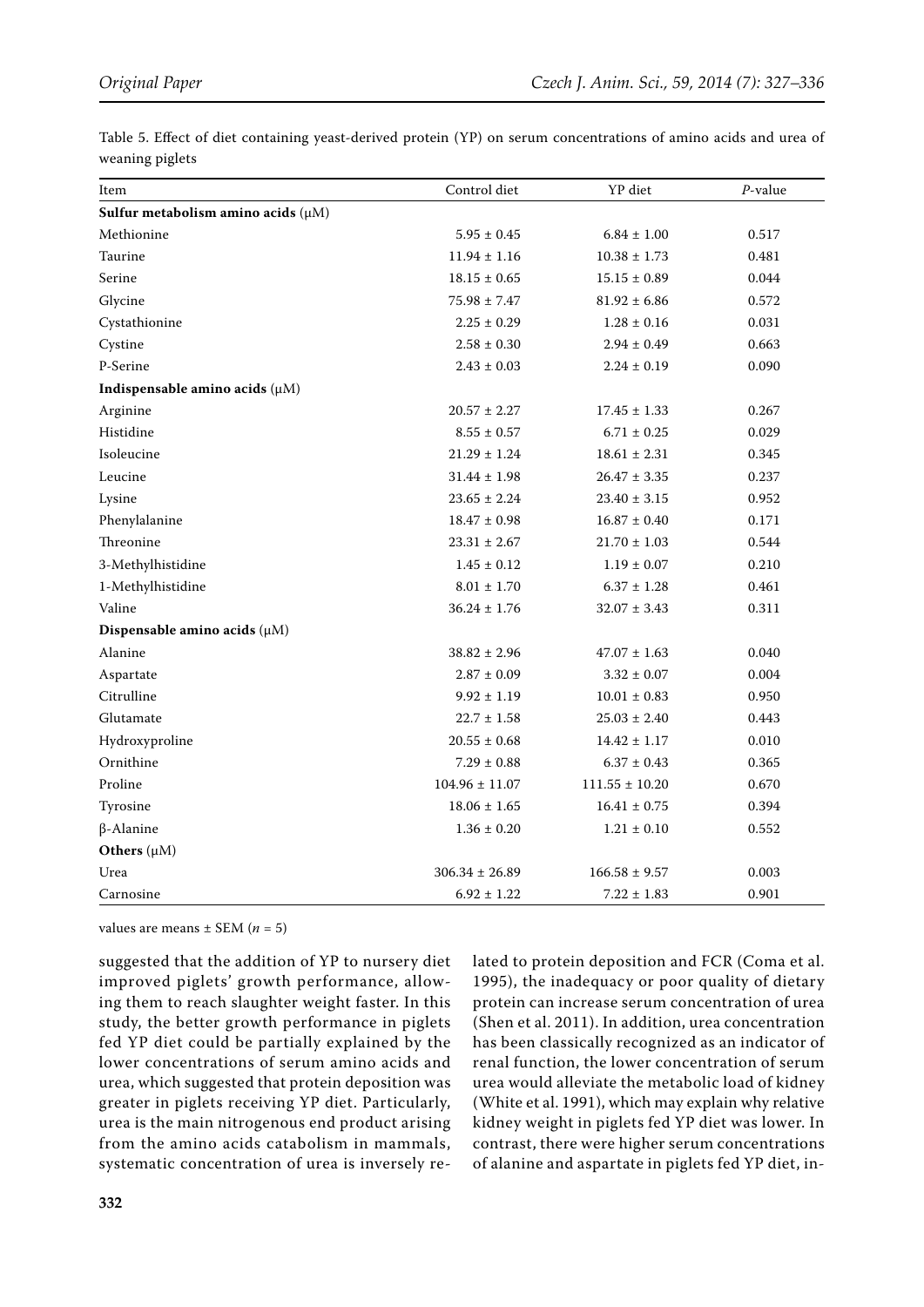| Item            | Control diet       | YP diet            | $P$ -value |
|-----------------|--------------------|--------------------|------------|
| $GP_{x}$ (U/ml) | $255.54 \pm 8.53$  | $303.31 \pm 7.22$  | 0.003      |
| SOD (U/ml)      | $31.542 \pm 0.978$ | $34.291 \pm 0.965$ | 0.544      |
| $MDA$ (nmol/ml) | $1.46 \pm 0.32$    | $2.14 \pm 0.36$    | 0.230      |
| CAT (U/ml)      | $4.403 \pm 0.72$   | $3.779 \pm 0.55$   | 0.512      |
| NOS (U/ml)      | $16.550 \pm 2.474$ | $21.494 \pm 2.032$ | 0.210      |
| $T- AOC (U/ml)$ | $0.712 \pm 0.221$  | $0.664 \pm 0.194$  | 0.884      |

Table 6. Effect of diet containing yeast-derived protein (YP) on oxidative status of weaning piglets

 $GP<sub>x</sub> =$  glutathione peroxidase, SOD = superoxide dismutase, MDA = malondialdehyde, CAT = catalase, NOS = nitric oxide synthase,  $T-AOC =$  total antioxidative capability

values are means  $\pm$  SEM ( $n = 5$ )

dicating the increased availability of amino acids to peripheral tissue (Glade 1991; Wu 2009).

Likewise, YP appeared to have beneficial effects on feed intake, live weight gain, and feed conversion in birds. It has been suggested that the positive effect of YP on growth performance is ascribed to the nucleotides inside (Owens and McCracken 2007), which are contained in mammalian milk. As the substrate for synthesis of DNA, RNA, and enzyme co-factors, nucleotides are required for the development of gastrointestinal tract and modulation of the immune system (Mateo et al. 2004). During the weaning period, dietary change from milk to solid diet leads to the insufficiency of nucleotides (Domeneghini et al. 2004), which is however highly required for intestinal epithelial turnover and development of immune system in weaning piglets (Maldonado et al. 2001). As a consequence, nucleotides can be easily exhausted in piglets under weaning stress (Mateo et al. 2004). Therefore, exogenous supply

Table 7. Effect of diet containing yeast-derived protein (YP) on microbial copy numbers ( $log^{10}$  Cfu/g of digesta) in the ileum and colon of weaning piglets

| Seg-<br>ment | Item            | Control diet     | YP diet          | P-value |
|--------------|-----------------|------------------|------------------|---------|
|              | E. coli         | $5.38 \pm 0.13$  | $5.37 \pm 0.09$  | 0.939   |
| <b>Ileum</b> | lactobacilli    | $6.92 \pm 0.23$  | $7.42 \pm 0.17$  | 0.121   |
|              | bifidobacterium | $7.45 + 0.20$    | $7.62 \pm 0.09$  | 0.482   |
|              | total bacteria  | $10.21 \pm 0.06$ | $10.23 \pm 0.04$ | 0.801   |
| Colon        | E. coli         | $5.43 \pm 0.13$  | $5.67 \pm 0.18$  | 0.332   |
|              | lactobacilli    | $7.20 \pm 0.17$  | $8.27 \pm 0.13$  | 0.021   |
|              | bifidobacterium | $7.97 \pm 0.11$  | $8.17 \pm 0.07$  | 0.143   |
|              | total bacteria  | $10.26 \pm 0.04$ | $10.44 \pm 0.06$ | 0.044   |

values are means  $\pm$  SEM ( $n = 5$ )

of nucleotides contributed to growth performance of piglets with nutritional role for maturation of some tissues such as lymphoid tissue and intestine in periods of intensive development (Sanchez-Pozo and Gil 2002). Exogenous nucleotides have been demonstrated to maintain the function of rapidly dividing tissues, stimulate innate immunity, and reduce the incidence of enteric diseases (Uauy 1994; Sauer et al. 2011). Nutritionally, furthermore, it has been reported that YP had comparable nutrients digestibility as SDPP (Mateo and Stein 2007).

*Intestinal morphology analyses.* In this study, the histological analysis showed feeding nucleotides-enriched YP did not markedly affect intestinal morphology, as an indicator to reflect the renewal rate of intestinal epithelial cells. Previous studies by Van der Peet-Schwering et al. (2007) and also Sauer et al. (2012b) indicated that dietary nucleotides failed to improve intestinal morphology, but some other studies showed there was a positive effect of dietary nucleotides on intestinal repair under

Table 8. Effect of diet containing yeast-derived protein (YP) on mRNA abundance of innate immunity-related genes in the ileum of weaning piglets

| Gene               | Control diet    | YP diet         | P-value |
|--------------------|-----------------|-----------------|---------|
| $IL-1$             | $1.00 \pm 0.24$ | $1.31 \pm 0.16$ | 0.308   |
| $NF$ - $\kappa B2$ | $1.00 \pm 0.13$ | $1.09 \pm 0.14$ | 0.676   |
| TLR4               | $1.00 \pm 0.07$ | $1.33 \pm 0.11$ | 0.057   |
| TLR9               | $1.00 \pm 0.18$ | $1.24 + 0.03$   | 0.287   |
| TLR <sub>2</sub>   | $1.00 \pm 0.06$ | $1.13 + 0.12$   | 0.380   |
| $IL-6$             | $1.00 \pm 0.15$ | $1.45 \pm 0.10$ | 0.041   |
| $NF$ - $\kappa B1$ | $1.00 \pm 0.21$ | $1.92 \pm 0.15$ | 0.024   |

*TLR* = toll-like receptor, *IL* = interleukin, *NF-κB* = nuclear factor kappa B

values are means  $\pm$  SEM ( $n = 5$ )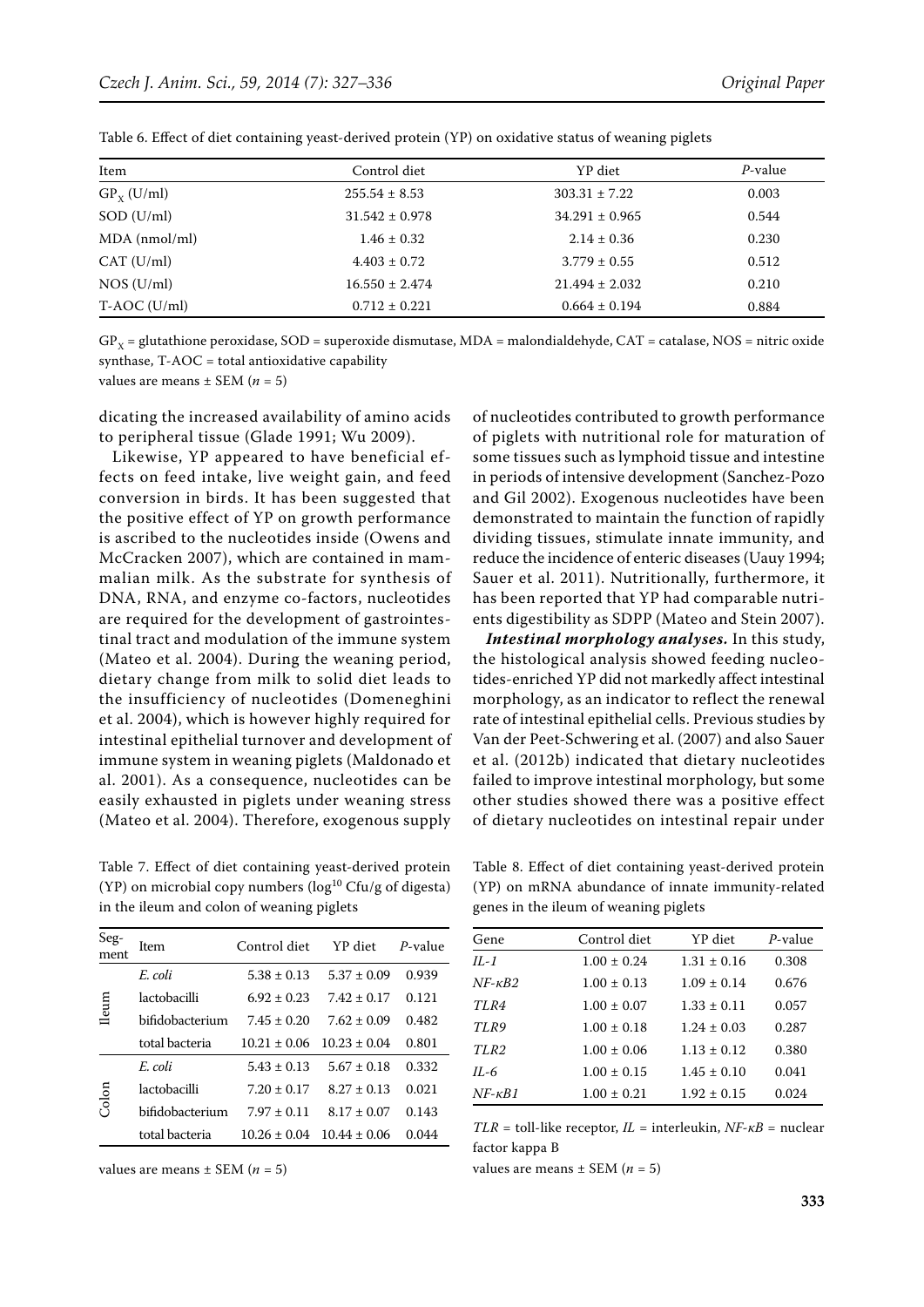certain stress conditions (Bueno et al. 1994). It is generally accepted that the intestinal response to nucleotides may vary depending on the health status of animals.

*Microbial analyses.* Considering the importance of intestinal microflora for animal health and nutrients utilization, we determined the microbial copy numbers of *E. coli*, lactobacilli, bifidobacterium, and total bacteria in ileum and colon. The results suggest that inclusion of YP in weaning diet led to a significant increase of lactobacilli and total bacteria in colon but not in ileum. These findings are similar as the results from Gil et al. (1986), who reported that the addition of nucleotides to infant formula resulted in increased percentages of bifidobacteria and enterobacteria in the stool. *In vitro* study also showed that dietary nucleotides might stimulate the proliferation of beneficial bacteria (Sauer et al. 2010). Microbial composition in the gastrointestinal tract can be affected by dietary differences (Collins and Gibson 1999). Several studies demonstrated that some other yeast products (brewer's yeast cells, etc.) can affect the composition of intestinal microflora (Naughton et al. 2001; White et al. 2002).

*Serum antioxidant enzyme activities, gene expressions in jejunum and liver***.** Oxidative stress is one of the major factors impairing gastrointestinal integrity, causing intestinal inflammation. Antioxidant enzymes are an important part of the antioxidant system protecting the cells against oxidative stress. The antioxidant capability can be assessed indirectly by measuring antioxidant enzyme activities such as  $GP_x$ , SOD, CAT, and NOS as well as oxidative metabolites (MDA, etc.) (Buonocore and Groenendaal 2007). In this study, there was a markedly higher activity of serum  $GP_{x}$ in piglets fed YP diet, suggesting YP could improve the anti-oxidative capability of piglets. This improvement on anti-oxidative capability could be ascribed to the YP-containing nucleotides, which was reported to alleviate oxidative stress of piglets induced by high dietary polyunsaturated fatty acids (Salobir et al. 2005). In addition, the YP used in this experiment contained a relatively higher (by 4.47%) content of glutamine. As a precursor for biosynthesis of cellular antioxidant glutathione, glutamine has been demonstrated to attenuate oxidative stress and related gene expression in mammals (Mates et al. 2002; Tsai et al. 2012).

Toll-like receptors are typical pattern recognition receptors signalling the luminal antigens and

mediating mucosal innate host defense, maintaining mucosal and commensal homeostasis. It has been demonstrated that the TLR4-Myd88-NF-κB signal pathway is involved in inflammation (Kawai and Akira 2009). In the present study, mRNA expressions of *TLR4, NF-κB1*, and *IL-6* were greater in the ileum of piglets fed YP diet compared with piglets in the control group. It was recognized that the nucleic acid and nucleotides in YP contributed to the innate immune response. Consistently, Sauer et al. (2011) found that weanling piglets fed nucleic acids for 2–4 weeks improved lymphocyte function and *in vitro* proliferative responses to a non-specific T-cell mitogen. Moreover, intestinal lymphocyte maturation and mRNA abundance of *IL-6* and *IL-8* were also enhanced by dietary nucleotides (Gil 2002). In addition, exogenous nucleotides stimulated humoral immune response and production of immunoglobulins in neonates and weaned piglets (Maldonado et al. 2001; Lee et al. 2007; Sauer et al. 2012a). In contrast, the restriction of dietary nucleotides resulted in a decreased production of IL-2, natural killer cell cytotoxicity, and macrophage activation (Carver 1994).

In conclusion, results of the current study indicated that inclusion of YP in diet improved growth performance of piglets, and partially enhanced anti-oxidative capability as well as intestinal innate immunity.

#### **REFERENCES**

- Bueno J., Torres M., Almendros A., Carmona R., Nunez M.C., Rios A., Gil A. (1994): Effect of dietary nucleotides on small intestinal repair after diarrhoea. Histological and ultrastructural changes. Gut, 35, 926–933.
- Buonocore G., Groenendaal F. (2007): Anti-oxidant strategies. Seminars in Fetal and Neonatal Medicine, 12, 287–295.
- Carlson M., Veum T., Turk J. (2005): Effects of yeast extract versus animal plasma in weanling pig diets on growth performance and intestinal morphology. Journal of Swine Health and Production, 13, 204.
- Carver J.D. (1994): Dietary nucleotides: cellular immune, intestinal and hepatic system effects. The Journal of Nutrition, 124, 144S–148S.
- Chae H.J., Joo H., In M.J. (2001): Utilization of brewer's yeast cells for the production of food-grade yeast extract. Part 1: Effects of different enzymatic treatments on solid and protein recovery and flavor characteristics. Bioresource Technology, 76, 253–258.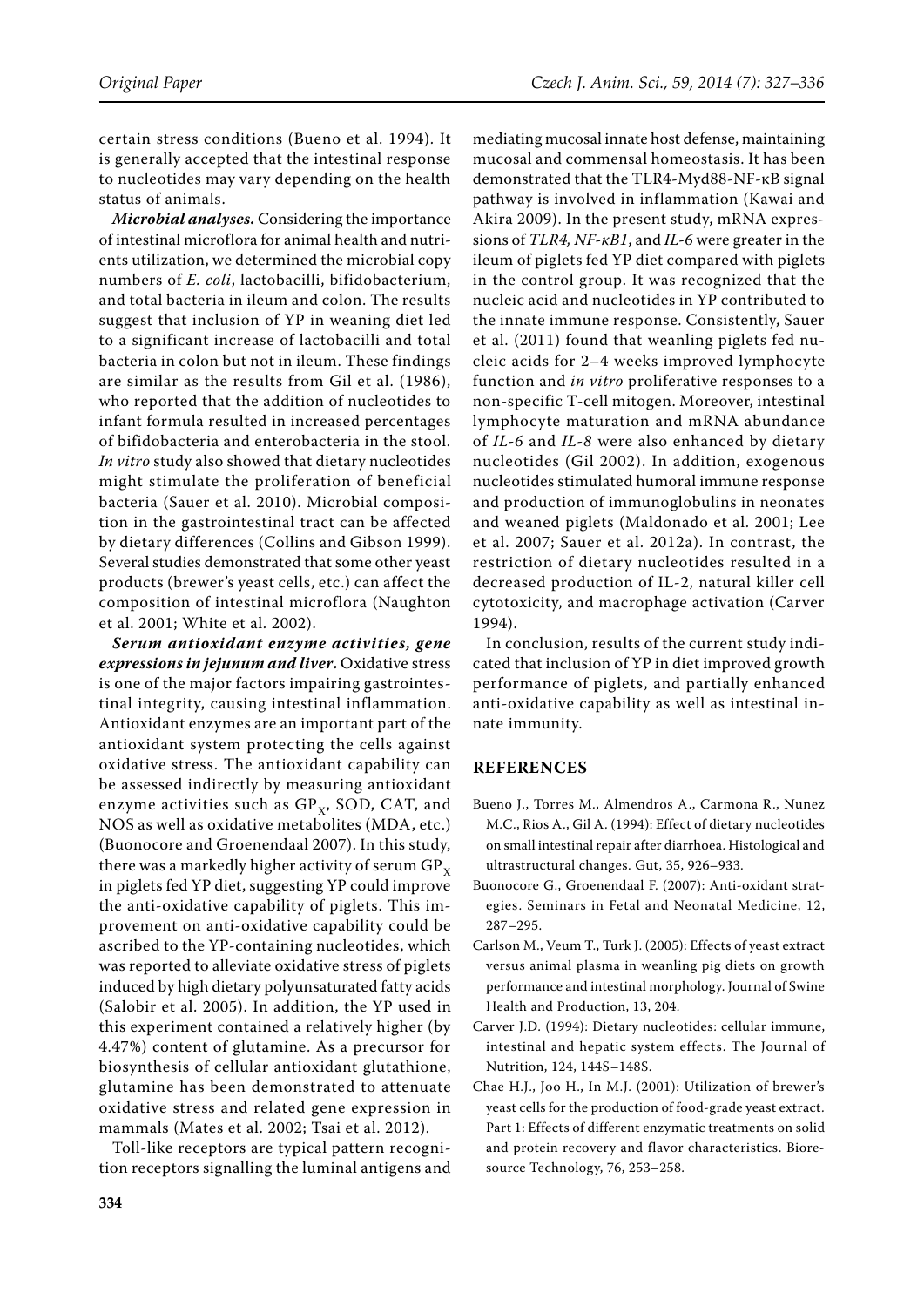- Che L., Zhan L., Fang Z., Lin Y., Yan T., Wu D. (2012): Effects of dietary protein sources on growth performance and immune response of weanling pigs. Livestock Science, 148, 1–9.
- Collins M.D., Gibson G.R. (1999): Probiotics, prebiotics, and synbiotics: approaches for modulating the microbial ecology of the gut. The American Journal of Clinical Nutrition, 69, 1052S–1057S.
- Coma J., Zimmerman D.R., Carrion D. (1995): Relationship of rate of lean tissue growth and other factors to concentration of urea in plasma of pigs. Journal of Animal Science, 73, 3649–3656.
- Domeneghini C., Di Giancamillo A., Savoini G., Paratte R., Bontempo V., Dell'Orto V. (2004): Structural patterns of swine ileal mucosa following L-glutamine and nucleotide administration during the weaning period. An histochemical and histometrical study. Histology and Histopathology, 19, 49–58.
- Feed Database in China (2013): Tables of feed composition and nutritive values in China. 24<sup>th</sup> Ed. China Feed, 14, 16–17. (in Chinese)
- Gil A. (2002): Modulation of the immune response mediated by dietary nucleotides. European Journal of Clinical Nutrition, 56 (Suppl 3), S1–S4.
- Gil A., Corral E., Martinez A., Molina J. (1986): Effects of the addition of nucleotides to an adapted milk formula on the microbial pattern of faeces in at term newborn infants. Journal of Clinical Nutrition and Gastroenterology, 1, 127–132.
- Glade M.J. (1991): Dietary yeast culture supplementation of mares during late gestation and early lactation: effects on mare and foal plasma metabolite, amino acid and endocrine profiles. Journal of Equine Veterinary Science, 11, 167–175.
- Kawai T., Akira S. (2009): The roles of TLRs, RLRs and NLRs in pathogen recognition. International Immunology, 21, 317–337.
- Lee D.N., Liu S.R., Chen Y.T., Wang R.C., Lin S.Y., Weng C.F. (2007): Effects of diets supplemented with organic acids and nucleotides on growth, immune responses and digestive tract development in weaned pigs. Journal of Animal Physiology and Animal Nutrition, 91, 508–518.
- Livak K.J., Schmittgen T.D. (2001): Analysis of relative gene expression data using real-time quantitative PCR and the  $2^{-\Delta\Delta C}$ T Method. Methods, 25, 402-408.
- Maldonado J., Navarro J., Narbona E., Gil A. (2001): The influence of dietary nucleotides on humoral and cell immunity in the neonate and lactating infant. Early Human Development, 65, S69–S74.
- Mateo C.D., Peters D.N., Stein H.H. (2004): Nucleotides in sow colostrum and milk at different stages of lactation. Journal of Animal Science, 82, 1339–1342.
- Mateo C.D., Stein H.H. (2007): Apparent and standardized ileal digestibility of amino acids in yeast extract and spray

dried plasma protein by weanling pigs. Canadian Journal of Animal Science, 87, 381–383.

- Mates J.M., Perez-Gomez C., Nunez de Castro I., Asenjo M., Marquez J. (2002): Glutamine and its relationship with intracellular redox status, oxidative stress and cell proliferation/death. The International Journal of Biochemistry and Cell Biology, 34, 439–458.
- Moehn S., Groenewegen P., Ball R.O. (2010): Amino acid digestibility of a yeast-derived protein source and gut endogenous losses in newly weaned pigs. Livestock Science, 134, 221–224.
- National Research Council (1998): Nutrient Requirements of Swine. 10th Ed. The National Academies Press, Washington, USA.
- Naughton P.J., Mikkelsen L.L., Jensen B.B. (2001): Effects of nondigestible oligosaccharides on *Salmonella enterica* serovar Typhimurium and nonpathogenic *Escherichia coli* in the pig small intestine *in vitro*. Applied and Environmental Microbiology, 67, 3391–3395.
- Owens B., McCracken K.J. (2007): A comparison of the effects of different yeast products and antibiotic on broiler performance. British Poultry Science, 48, 49–54.
- Pereira C.M.C., Donzele J.L., de Oliveira Silva F.C., de Oliveira R.F.M., Kiefer C., Ferreira A.S., Hannas M.I., Brustolini P.C. (2012): Yeast extract with blood plasma in diets for piglets from 21 to 35 days of age. Revista Brasileira de Zootecnia, 41, 1676–1682.
- Salobir J., Rezar V., Pajk T., Levart A. (2005): Effect of nucleotide supplementation on lymphocyte DNA damage induced by dietary oxidative stress in pigs. Animal Science, 81, 135–140.
- Sanchez-Pozo A., Gil A. (2002): Nucleotides as semiessential nutritional components. British Journal of Nutrition, 87 (Suppl. 1), S135–S137.
- Sauer N., Bauer E., Vahjen W., Zentek J., Mosenthin R. (2010): Nucleotides modify growth of selected intestinal bacteria *in vitro*. Livestock Science, 133, 161–163.
- Sauer N., Eklund M., Bauer E., Ganzle M.G., Field C.J., Zijlstra R.T., Mosenthin R. (2012a): The effects of pure nucleotides on performance, humoral immunity, gut structure and numbers of intestinal bacteria of newly weaned pigs. Journal of Animal Science, 90, 3126–3134.
- Sauer N., Eklund M., Roth S., Rink F., Jezierny D., Bauer E., Mosenthin R. (2012b): Short-term effect of dietary yeast nucleotide supplementation on small intestinal enzyme activities, bacterial populations and metabolites and ileal nutrient digestibilities in newly weaned pigs. Journal of Animal Physiology and Animal Nutrition, 96, 700–708.
- Sauer N., Mosenthin R., Bauer E. (2011): The role of dietary nucleotides in single-stomached animals. Nutrition Research Reviews, 24, 46–59.